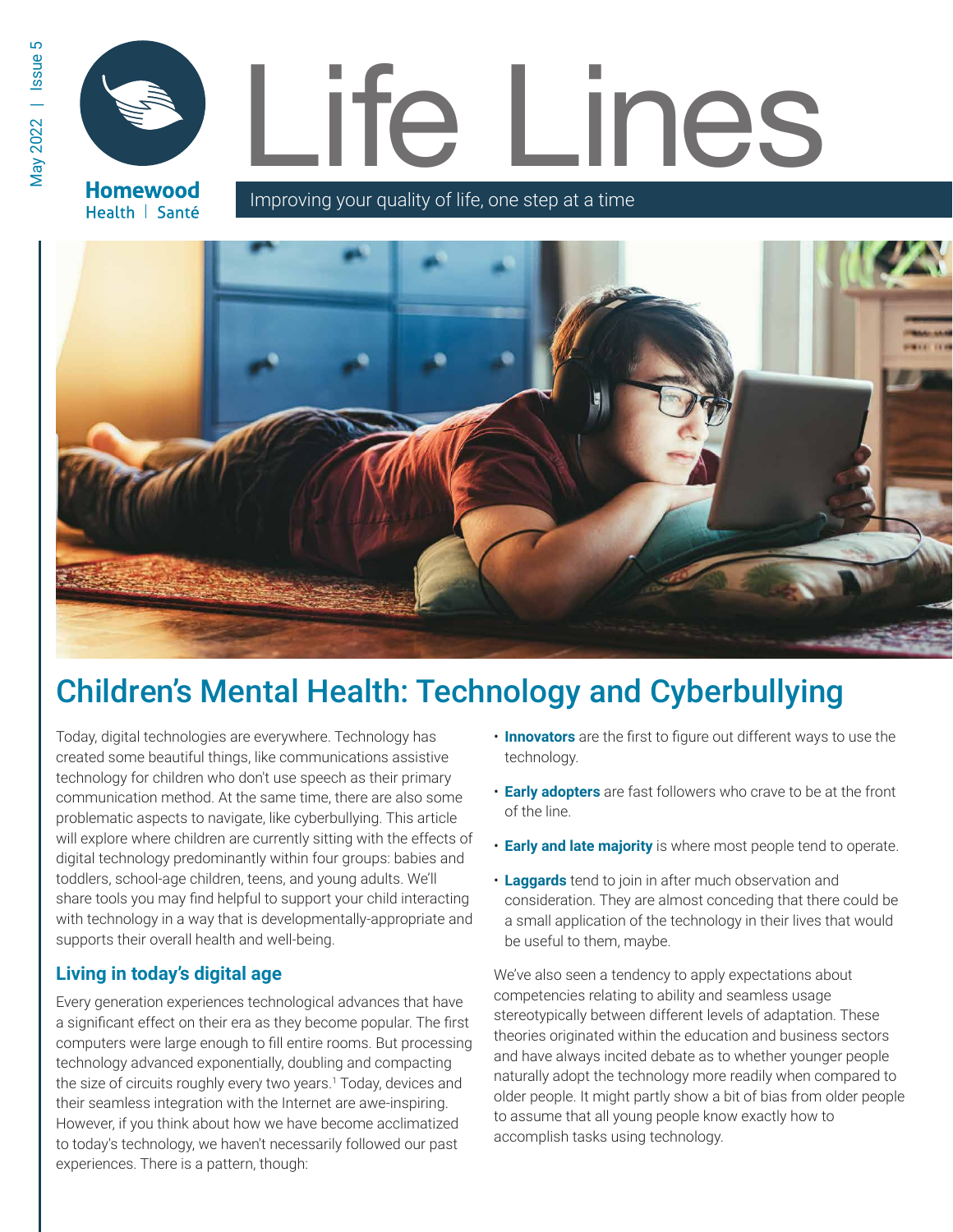# **How is technology affecting children?**

#### **Babies and toddlers**

Early on, parents and caregivers can see the possibilities that introducing their children to technology at a young age can have. On one side, there's the aspect of wanting your child to learn and grow. On the other hand, there are times when you may be looking for a chance to have their kids use technology as a distraction, perhaps to amuse themselves. Regardless, children tend to develop skills from a very young age, and are very good at observing and mimicking.

Babies and toddlers are also entertaining and appealing, so parents may try and share funny situations involving their children through their own social media accounts. Consider the longer-term repercussions of doing so. What's cute now may become a source of embarrassment for them as they are older. It may be best to respect their privacy and choice as to when or if they enter digital social spaces in the future. It can be challenging for extended family members to understand why parents want to protect their children's privacy, especially when geography keeps them apart. There are always options to share these photos directly to family members via email or messaging. Remind them that your child's privacy should be protected.

#### **School-aged children**

We see that children respond well to digitized educational games and activities that help them learn language arts, mathematics, and science. Children this age begin to explore online gaming through popular sites like Roblox, Minecraft, Fortnight and Pokémon. Parents should show interest and observe their habits, friends, and interactions online to ensure they understand how to play safely. It is also necessary with this age group to have conversations to help develop an awareness of abnormal or concerning behaviours kids could encounter while online. Tech familiarity will help school-age children get together with friends who share similar interests in school and different physical and virtual social settings. Establishing screen-time limits is very important for school-aged children. Parents and caregivers can establish loving limits on when and how technology is used (e.g. what time of day and for how long). It can be an excellent way to introduce the concept of balance and boundaries.

#### **Older children**

Teens and young adults tend to be quite comfortable with the technology in their lives. Still, parents may be concerned about how connected they are to devices such as smartphones. Engaging with older children who seem wholly absorbed in digital spaces can be pretty challenging. It can be quite difficult to reinforce screen-time boundaries and limits. Some educators observe that teens and young adults struggle with critical thinking and problem-solving. It may be because they have ready access to all the information they could ever need. Problems can

diminished co nfidence in spelling, vocabulary, and grammar. They may also be uncomfortable with certain conversation techniques, su ch as maintaining eye contact and interpreting body language . Many prefer using instant messaging and visually based social media and are reluctant to engage with parents in thes e spaces. A more significant issue perhaps is the show up in basic written and interpersonal communications skills too. Secondary and post-secondary students struggle with amount of screen time this group engages in. Some teens and young adults will even proudly declare that they are addicted to their devices. It's a problem that parents need to tread cautiously.

#### **Mental health concerns**

School-age children, teens, and young adults are particularly vulnerable to stressors. The Internet can offer exposure to inappropriate and upsetting content that could contribute to mental health concerns like mood disorders, depression, and anxiety. For example, exposure to the Internet may contribute to:

- Body image issues caused by comparing oneself to others.
- Eating disorders influenced by misinformation in advertising and observing celebrity endorsements of diet and weight loss products.
- Dissatisfaction and disillusion with current lifestyles arising when observing social media influencers and expressing a desire to find fame.
- Shortened attention spans from consuming tremendous volumes of content through constant scrolling.

To help, parents and caregivers should first examine their habits and consider modelling appropriate levels of interaction and engagement as they interact online and through their devices.

#### **How has COVID-19 influenced online behaviour around education?**

Students experienced shifts to online learning at different times during the pandemic. Their experiences have been strained from a lack of social interaction and the difficulty of replicating physical classrooms through virtual formats. School-aged children required a lot of parental involvement to manage virtual learning and the complex schedules between times of independent work and convening in video classrooms. Some teens and young adults expressed worries about this learning format and missed important milestones and socializing opportunities. However, some students have determined that they prefer online learning. It has been an excellent way for students with anxiety to engage without feeling the pressures they have felt in the past at school. Young adults pursuing post-secondary studies have been able to find a better balance between school and work. It's allowed them to save money on transportation and other living expenses.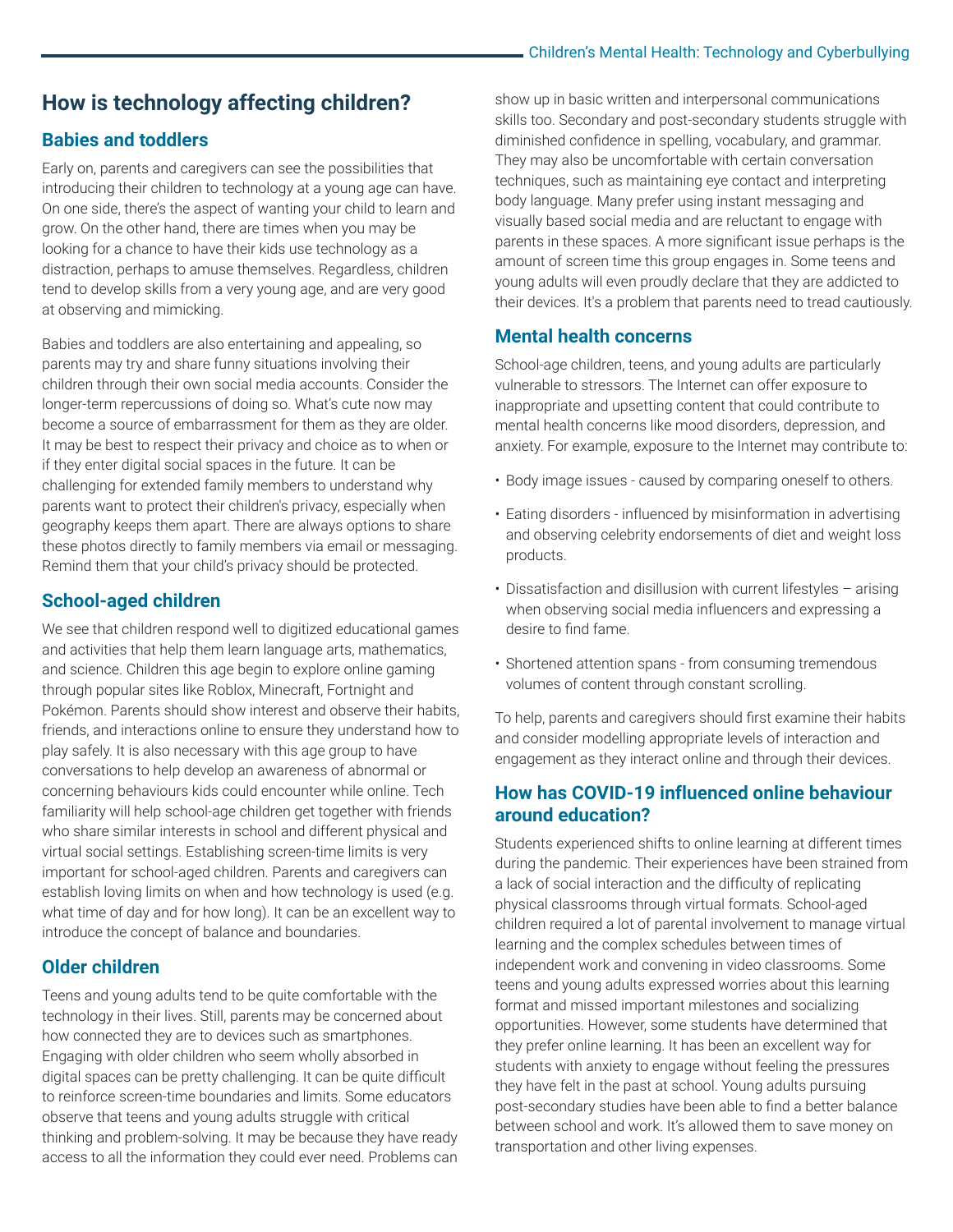# **Problematic aspects of technology**

# **Non-traditional sources of income (work)**

It can be difficult for parents and caregivers to understand how their older children can be drawn to technology. Like the Metaverse, the interactions and ideas can be a bit abstract. Consider the number of teens and young adults seeking online ways to generate income. A decade ago, monetizing your online presence as a career wasn't mainstream. Now, there are many examples of people who have taken interests and hobbies online with the hope of making it big and having something they load go viral on the Internet. As a result, parents and caregivers may find that older children are chasing the dream of becoming Internet famous, or at least getting the subscriber and engagement volumes needed to be paid by companies to post. They hope it will attract coveted attention to help them reach an "influencer" level of fame.

# **Cyberbullying**

Any form of harassment that occurs while using technology to connect with people in online spaces is considered cyberbullying. It has disastrous effects on people's mental health and, in some cases, can contribute to people coping with self-harm, develop depression, and experience anxiety. There have been cases of cyberbullying that have affected some so severely that they have taken their own life. Cyberbullying isn't limited to older children and teens, but school-age kids can experience it too. Parents and caregivers need to recognize and investigate changes in their children's behaviours. Some signs of online harassment could include:

- Suddenly losing interest in online activities they once enjoyed
- Being easily distracted
- Not wanting to attend school
- Being very sad, withdrawn or emotional

#### **Cyberbullying can take many forms but here are just a few examples:**

- Making prank calls on a mobile phone
- Sending mean messages through texts, instant messaging, or social media applications
- Editing photos to create memes and publishing them to intentionally harm or embarrass someone
- Posting someone's private photos online or sending them to other people
- Spreading misinformation and rumours about someone in an online space
- Relentlessly attacking someone in an online game
- Stealing or hacking into another person's online account to impersonate them
- Initiating or participating in a ranking or rating of someone's appearance or popularity
- Creating fake social media accounts for the purpose of sharing malicious information
- Tricking someone into providing personal information and then threatening to release the details

Parents and caregivers should know that there are legal consequences to cyberbullying. The person who is bullying can be charged and held liable for their actions, resulting in a payment for damages or prison. Some cases of harassment can receive charges under the Criminal Code.2

LGBTQ2+ youth often experience a disproportionate amount of online harassment and cyberbullying that's often quite severe and can be present in addition to physical bullying. Victims of cyberbullying are also less likely to report it. They fear reprisal and rejection from their families or peers because it could "out" them and create additional complications within their day-to-day relationships. Maintaining connections to online spaces can be a way to build self-esteem, allow for self-expression, and provide a sense of community when they are feeling isolated. It's a lifeline that offers support, understanding, and compassion. When it comes to setting limits on technology use, parents and caregivers should take into consideration the beneficial role that technology can offer LGBTQ2+ youth to have connection and a safe space.

## **Cyberstalking**

Cyberstalking is a persistent form of predatory online behaviour that can involve threats of violence, sexual harassment, extortion, and even physical stalking. Cyberstalking is often more unrelenting, more deliberate, systematic, and escalating in its threat levels to incite fear and have their target comply with their demands. Cyberstalkers are also usually quite technically savvy and use this to their advantage to avoid detection. They will start initially by exploring their target's on and offline behaviours. A few examples include:

- Following their target person online, performing similar activities and suggesting common interests and activities to join.
- Messaging and tagging their target person excessively.
- Asking their target person to send photos and/or videos.
- Asking their target person to share valuable information, such as their full name and address and ID cards (driver's licenses, health cards, financial information, and online account passwords). Such details are valuable and can be sold to help people assume someone's identity or hack into accounts.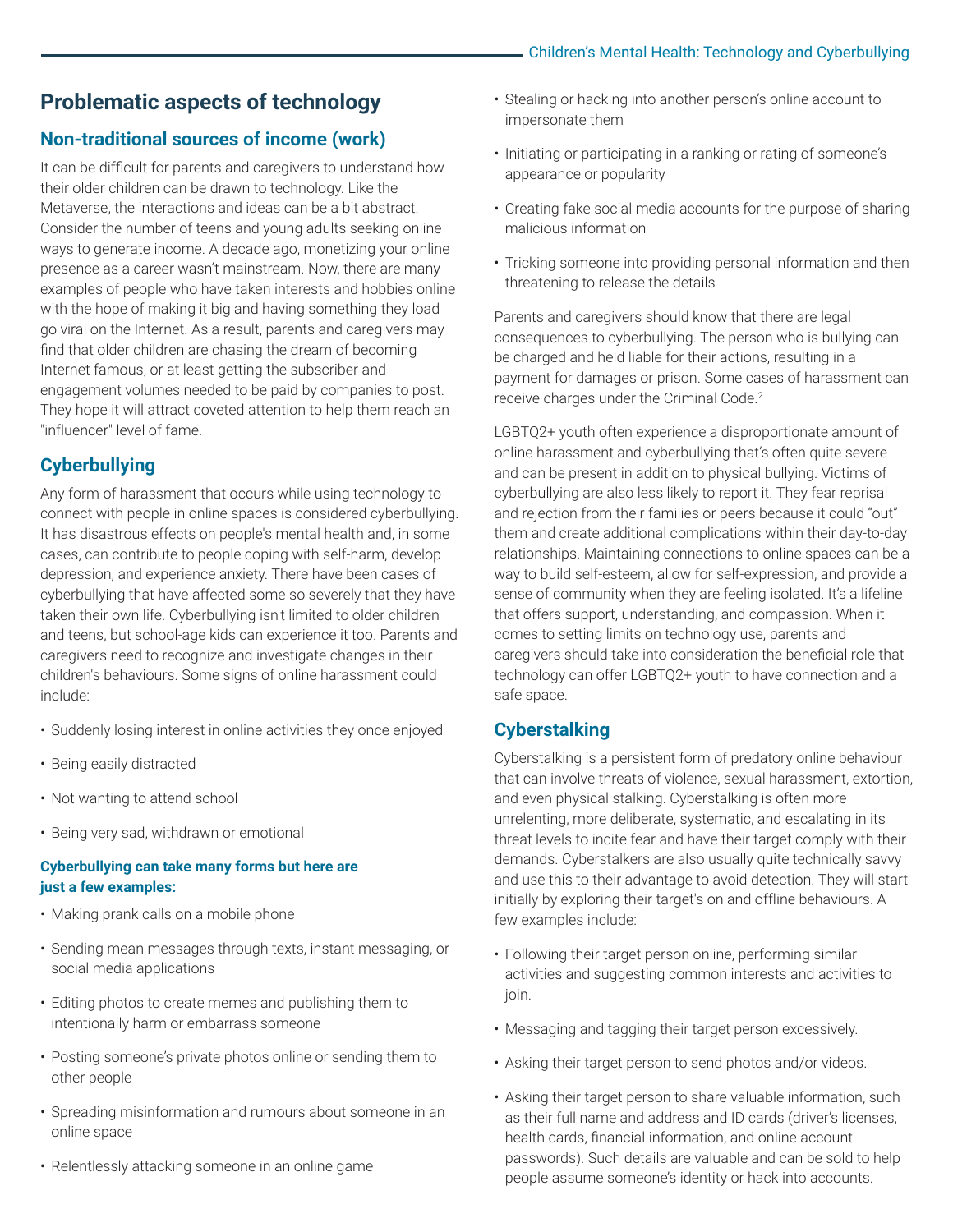#### Children's Mental Health: Technology and Cyberbullying

- Sending unwanted gifts.
- Hacking into the target person's laptop camera or phone to watch them.
- Suggesting that they meet in person.
- Tracking their target person's movement.

Like cyberbullying, this kind of harassment is illegal. If you believe that a cyberstalker may have targeted your child, contact the authorities, and let other family members and friends know so they can offer support. While it may seem disturbing, never delete any of the evidence of the harassment, as you may need to show police proof.

#### **How can I find out what my kids are doing online?**

The ethics of monitoring Internet use are tricky. Many parents and caregivers fear what their children encounter while using online technology and demand to review their actions and accounts. Suppose parents or caregivers are the ones who have funded the purchase of devices and cover ongoing costs. In that case, they may feel entitled to regular usage reviews. But they need to weigh their oversight with trust and privacy and help educate children to become responsible online digital citizens. For younger children using a shared device in the household, talking about what they are looking at online and who they are speaking with (if they engage in any online communities or gaming) can be an excellent first step to encouraging dialogue. The goals of these conversations are to educate and instill self-discipline, so modelling good online behaviour is essential. Work on establishing boundaries and demonstrating trustworthiness to have kids feel more comfortable sharing information when they are unsure or possibly in trouble. This approach can help respect their child's privacy.

Teens often have a reputation for being rebellious and more whimsical when taking high-risk actions. Parents or caregivers may become more worried and insistent on finding out what their teenager is up to. Some resort to desperate measures, demanding passwords be shared on devices and accounts and even going so far as to install tracking applications to locate their whereabouts. Most teens are aware of these attempts to raid their personal space and deactivate or mask them. Remember that while it may be uncomfortable, teens and young adults are entitled to privacy. Their independence should be to be met with the support and connection of their parents or caregivers. It's important to make an effort to connect with your teen and work on nurturing the relationship.

#### **What about parental controls? Do they work?**

Some parents or caregivers may choose to invoke parental controls on devices or Internet access. It can make sense for younger children to keep them from accidentally stumbling upon inappropriate content. Still, it can also incentivize older children

to enforce boundaries and screen time limits or restrict Internet access. You might want to consider:

- Setting timed access to household Wi-Fi through settings in their modem by device IP addresses.
- Using family management apps to associate completing household chores with earned screen time.
- Setting screen time monitoring in devices and reviewing activity with your child weekly.

Most experts agree that school-age children need to know how to be responsible for their online actions. Of course, this also extends to teens and young adults, especially for social media accounts. For parents and caregivers to provide guidance, they should become aware of:

- The additional data, including device IP addresses and geotags in photos posted online.
- How to activate privacy settings on accounts and devices to restrict access.
- Spam/alias accounts that teens and young adults create and keep secret to have unfettered privacy on social media, away from parental views on their main named accounts.
- A new form of relationship trust where people trade devices and divulge their passcodes and passwords so that they can each review the other's text and social media messages as "proof" that there is no cheating happening.

#### **There's a lot of value in keeping information private**

Unfortunately, friendships end and relationships sour. It may not be until something happens that children realize the value of keeping information private. It could help if you encourage great discretion in providing contact information such as phone numbers or email addresses. One parent spoke about a breakup where their child was harassed every two minutes by their ex because they opted to stop replying to messages. This "O-bombing" (opening a message without responding immediately) and "ghosting" encouraged the ex to continue the behaviour. In these kinds of incidents, parents and caregivers need to encourage their children to:

- 1. Take screenshots of conversations because attempts to contact them or through friends may need to be collected as evidence.
- 2. Provide instructions to friends to discontinue contact and keep all personal information about their friend confidential.
- 3. Block the person on apps and devices.
- 4. In extreme cases, you may need to contact a service provider and change phone numbers.